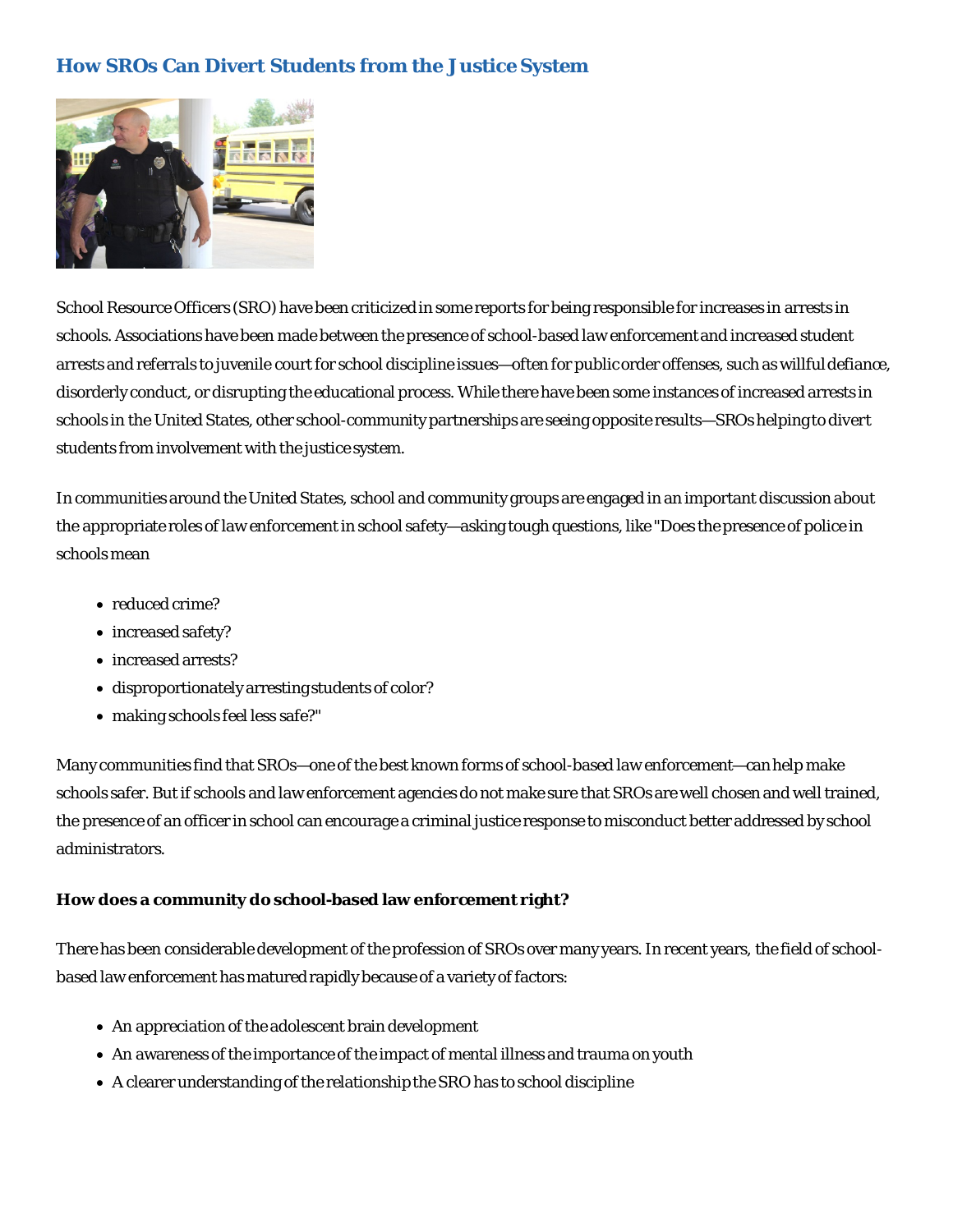

Communities understand that the right officer must be well trained to do a very complex, demanding, and multifaceted job. While the public safety role of the SRO is considered preeminent by many, and an occasional arrest may be warranted for public safety reasons, as *Hard Lessons: SRO Programs and School-based Arrests in Three Connecticut Schools* stated: "Every time a school-based arrest is made, we must ask ourselves, was there another way?"

## **Four keys to diversion**

One of the goals of present-day school-based law enforcement should be to keep students out of the justice system. Involvement in the juvenile justice system can negatively impact a child's life trajectory, hindering educational success, and raising the risk of adult criminal behavior.To that end, school/law enforcement/community partners can ask these four questions to help SROs maximize their potential to DIVERT students from involvement with the justice system.

- 1. Has your school and law enforcement community defined the roles the SRO will play?
- 2.Was there a thorough process to *choose* the SRO?
- 3. Are the SROs well *trained*?
- 4.Does the school have strong and clear *policies* related to *supportive school discipline and diversion*?

## **SRO Roles**

The U.S. Department of Justice Office of Community Oriented Policing Services (COPS Office) and the National Association of School Resource Officers (NASRO) advocate for SROs to fulfill a "triad" role encompassing three primary functions:

- 1. Educator
- 2.Counselor/mentor
- 3. Law enforcement problem solver.



The ways each of these roles is carried out have the potential to keep youth out of involvement

with the juvenile justice system. For example, when SROs teach evidence-based programs like Gang Resistance Education and Training (GREAT), they are helping youth develop important life skills that can result in healthier decisions. Playing the counselor/mentor role is an obvious way that SROs can help recognize that students may be facing a range of challenging issues in their lives, such as substance abuse, witnessing trauma at home or in the neighborhood, or mental health issues. Last, how the SRO carries out the law enforcement problem-solver role is yet another way the officer can possibly divert students from involvement with the justice system.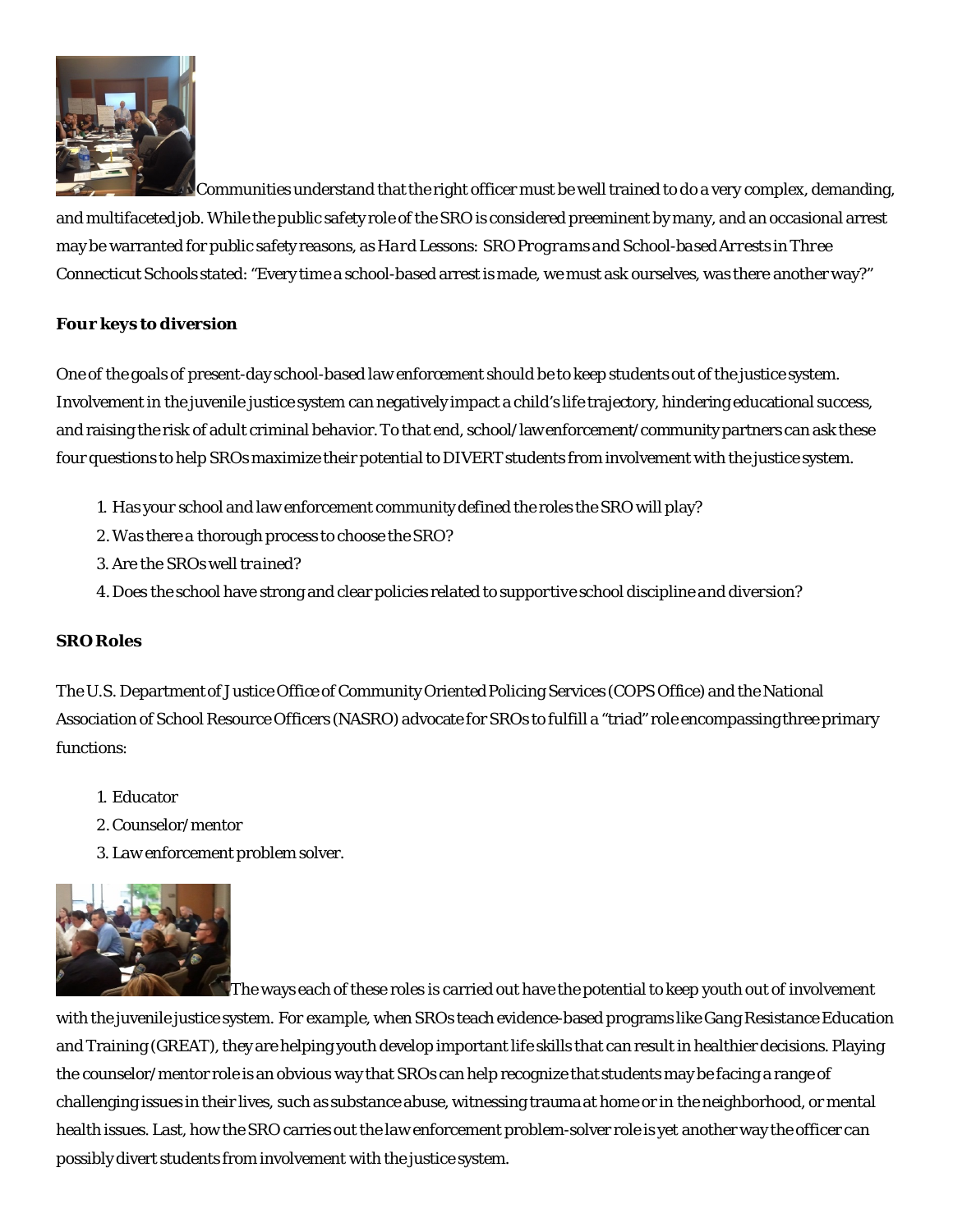# **Choosing the SRO**

One of the most important ingredients of a successful SRO program is choosing the right officer. The bottom line is that someone who doesn't like young people shouldn't be chosen to be an SRO.

How is the SRO chosen? Since the SRO works for the law enforcement agency, how does that agency decide who is right for the job? Are school personnel involved in that decision, because the officer will spend almost all of his or her time on the school campus? Also, is there involvement of the larger community?

The interview process is central to choosing the right officer. Law enforcement agencies must assess the motivation and skills of the SRO candidate to work in an educational setting. School administrators are also often part of the interview process, helping to determine if there is a good fit between the officer and the school. Even the broader community can have a role in choosing the SRO.

Choosing the right officer means choosing someone with the right disposition for diversion. As one SRO in Utah put it during a recent training: "I don't want to arrest a student unless I *really* have to. I want to get that student help." Especially in light of recent events in the United States, it is important that SROs who are chosen have respect for youth and families of all cultures.

## **Training the SRO**

Today's SRO must receive ongoing training in many different areas, in addition to standard training that all sworn law enforcement officers must receive. SROs need to be trained in managing crises, including Incident Command System for Schools (part of the National Incident Management System). SROs should also receive supplemental training in juvenile law, adolescent development, positive school discipline, mental health crisis intervention, working with local cultural diversity, implicit bias, and de-escalation techniques. All of these specialized trainings can help the officers divert students from justice involvement.

## **Policy**



Policy is another powerful strategy that can be used to enhance the diversion role of SROs. Schools and law enforcement agencies can develop stated policies that help lessen involvement of youth in the justice system. Two policy areas should be clear: One is around *school discipline*; the other is on the *diversion role* of SROs.

Recent developments in the United States, including the landmark School Discipline Consensus Report produced by the Council of State Governments Justice Center, have reinforced that the SRO's role is *not* to enforce school discipline rules.